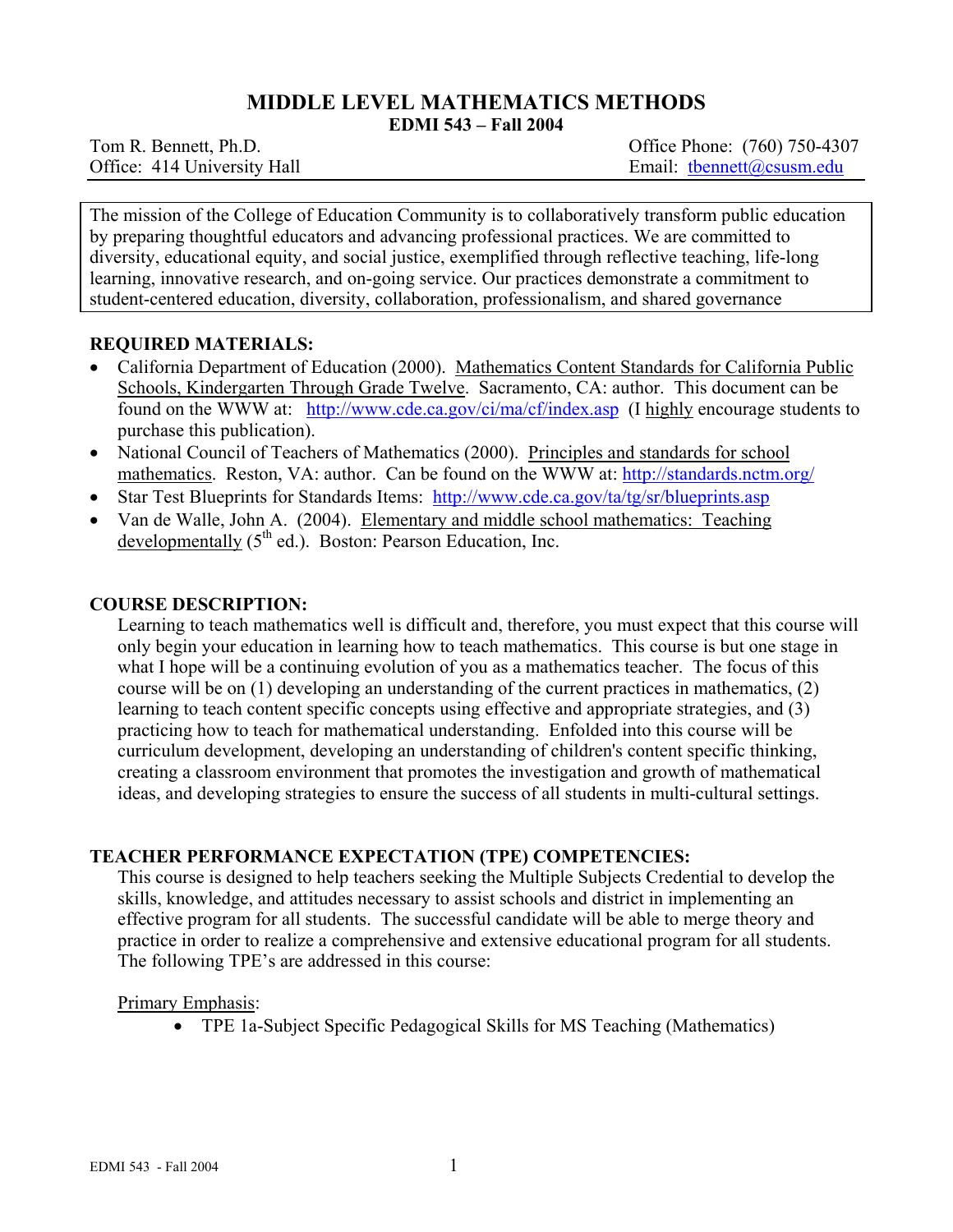Secondary Emphasis:

- TPE 2-Monitoring Student Learning During Instruction
- TPE 3-Interpretation and Use of Assessments
- TPE 4-Making Content Accessible
- TPE 5-Student Engagement
- TPE 6a-Developmentally Appropriate Practices in Grades K-3
- TPE 6b-Developmentally Appropriate Practices in Grades 4-8
- TPE 6d-Developmentally Appropriate Practices for Special Education
- TPE 6e-Middle Level Philosophy and School Organization
- TPE 7-Teaching English Learners
- TPE 8-Learning About Students
- TPE 9-Instructional Planning
- TPE 10-Instructional Time
- TPE 11-Social Environment
- TPE 13-Professional Growth

### **INFUSED COMPETENCIES:**

CLAD: In 1992, the College of Education voted to infuse Cross-cultural, Language and Academic Development (CLAD) competencies across the curriculum. The CLAD competencies are attached to the syllabus and the competencies covered in this course are highlighted.

Authorization to Teach English Learners: This credential program has been specifically designed to prepare teachers for the diversity of languages often encountered in California public school classrooms. The authorization to teach English learners is met through the infusion of content and experiences within the credential program, as well as additional coursework. Students successfully completing this program receive a credential with authorization to teach English learners.

Technology: This course infuses technology competencies to prepare our candidates to use technologies, emphasizing their use in both teaching practice and student learning.

# **KEY ASSIGNMENTS:**

- Reading Reflections (21%) Each week students will write a "meaningful" one page reflection on the articles assigned to be read for that week. These reflections should clearly articulate your thoughts **on the articles** and discuss how you might **specifically apply** what you learned from the articles as a teacher in the classroom.
- Student Interviews (24%) You and one of your classmates will conduct a short student interview based on questions we create in class. For the interview, you will pose mathematical problems to any one student at a predetermined grade level. The purpose is to get you to begin thinking about students' mathematical understanding, to learn how to effectively pose questions and interpret the meaning of students' answers, and to provide you with an opportunity to interact with students.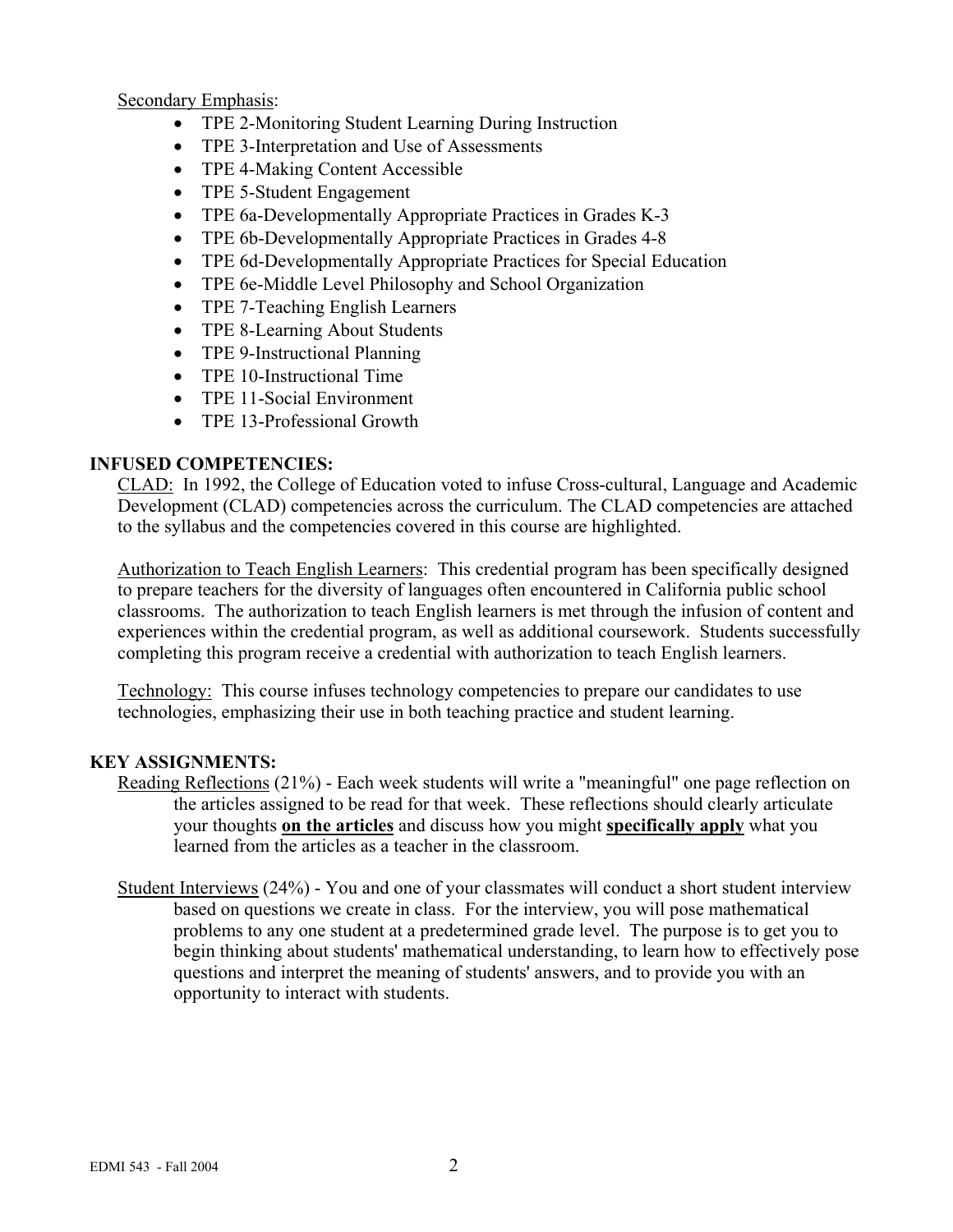- Mathematical Resources & Lesson (35%)– Working in small groups, your team will first compile resources on a predetermined mathematical topic (20%) and then design a lesson that you will present in an elementary class (or ours as if we were your students) (15%). The purpose of this activity is to help you learn how to design effective mathematical activities, to provide you with an opportunity to begin compiling mathematical resources, and to provide an opportunity for you to practice teaching mathematics.
- Curriculum Assignment (20%)– Students will review the mathematics curriculum currently being used at their school site (e.g., a textbook) and write a short paper that investigates the curriculum alignment with the CA Content Standards and current high stakes assessments. Students will also provide their general thoughts and concerns related to the curriculum (e.g., how the curriculum might need to be altered to make strong connections between mathematical concepts and procedures).

### **GRADING SCALE:**

Grades will be based on the following grading scale:

A..............90 -100% B..............80 - 89% C..............70 - 79%  $D_{\dots}$  60 - 69% F..............Below 60%

### **ATTENDANCE POLICY:**

The attendance policy of the College of Education: Due to the dynamic and interactive nature of course in the COE, all students are expected to attend all classes and participate actively. At a minimum, students must attend more than 80% of class time, or s/he may not receive a passing grade for the course at the discretion of the instructor. If you miss two class sessions or are late (or leave early) more than three sessions, you cannot receive a grade of "A". IF you miss three class sessions, your highest possible grade is a "C+". Should you have extenuating circumstances, contact the instructor as soon as possible. Please discuss with me any extenuating circumstances that will cause you to miss class prior to your absence. Attendance will be taken at each class session. Furthermore, grades on assignments turned in late will be lowered unless **prior arrangements** have been made with the instructor.

### **PLAGIARISM AND CHEATING:**

Please be sure to read and understand the university policy on plagiarism and cheating as it will be strictly enforced. Academic dishonestly will not be tolerated and will result in a failing grade for this course and will be reported to the University.

### **STUDENTS WITH DISABILITIES REQUIRING REASONABLE ACCOMMODATIONS:**

Students are approved for services through the Disabled Student Services Office (DSS). This office is located in Craven Hall 5205, and can be contacted by phone at (760) 750-4905, or TTY (760) 750-4909. Students authorized by DSS to receive reasonable accommodations should meet with their instructor during office hours or, in order to ensure confidentiality, in a more private setting.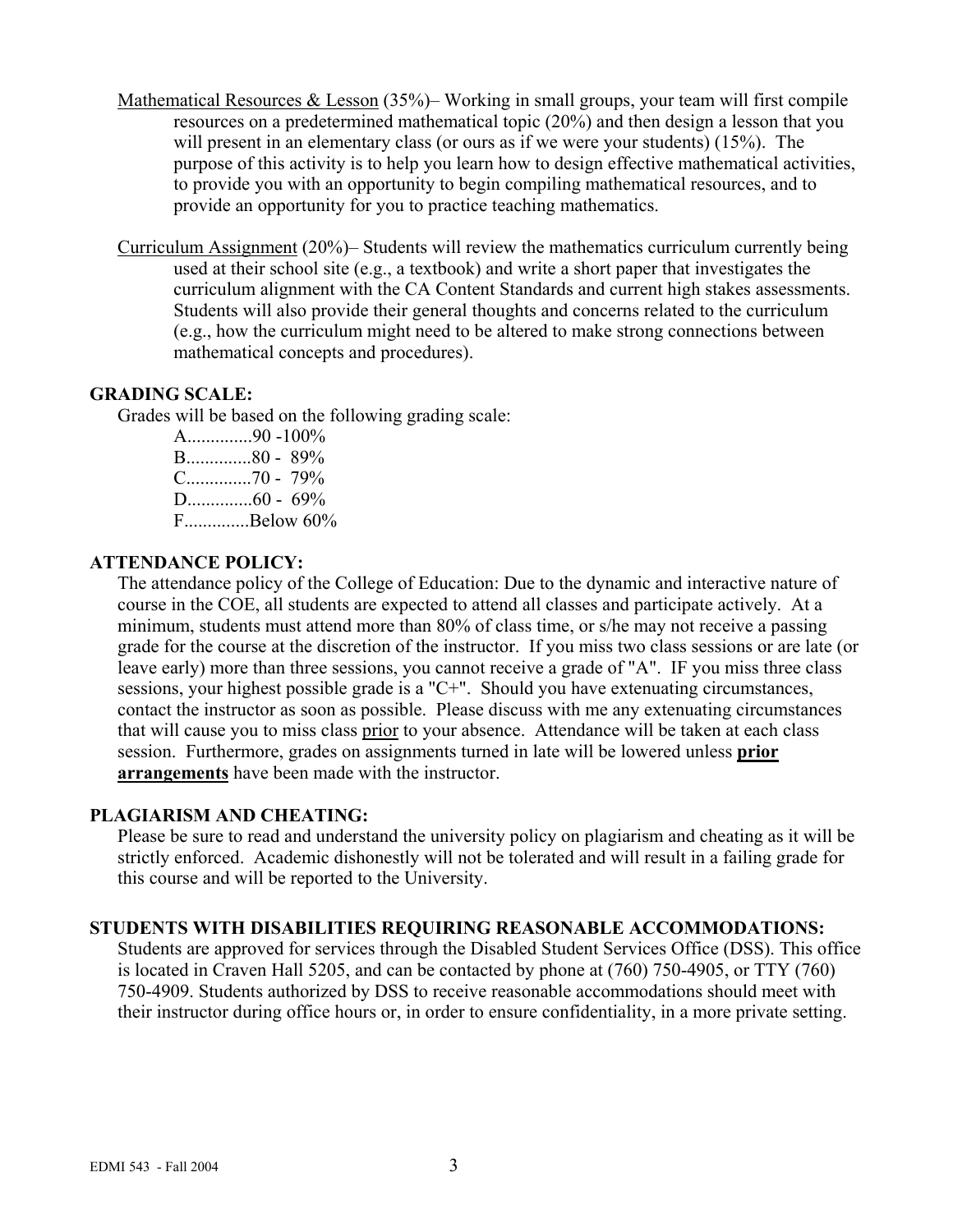# **SB2042 – AUTHORIZATION TO TEACH ENGLISH LEARNERS COMPETENCIES**

| <b>TEST 1: LANGUAGE</b><br><b>STRUCTURE</b><br><b>AND</b><br><b>FIRST-AND SECOND-</b><br><b>LANGUAGE DEVELOPMENT</b>                                | <b>TEST 2: METHODOLOGYOF</b><br><b>BILINGUAL, ENGLISH</b><br><b>LANGUAGE DEVELOPMENT,</b><br>AND CONTENT INSTRUCTION           | <b>TEST 3: CULTURE AND</b><br><b>CULTURAL DIVERSITY</b>                                             |
|-----------------------------------------------------------------------------------------------------------------------------------------------------|--------------------------------------------------------------------------------------------------------------------------------|-----------------------------------------------------------------------------------------------------|
| I. Language Structure and Use:<br><b>Universals and Differences</b><br>(including the structure of English)                                         | I. Theories and Methods of Bilingual<br><b>Education</b>                                                                       | I. The Nature of Culture                                                                            |
| A. The sound systems of language<br>(phonology)                                                                                                     | A. Foundations                                                                                                                 | A. Definitions of culture                                                                           |
| <b>B.</b> Word formation (morphology)                                                                                                               | <b>B.</b> Organizational models: What works<br>for whom?                                                                       | <b>B.</b> Perceptions of culture                                                                    |
| C. Syntax                                                                                                                                           | C. Instructional strategies                                                                                                    | C. Intragroup differences (e.g., ethnicity,<br>race, generations, and micro-<br>cultures)           |
| <b>D.</b> Word meaning (semantics)                                                                                                                  | II. Theories and Methods for<br><b>Instruction In and Through English</b>                                                      | D. Physical geography and its effects<br>on culture                                                 |
| E. Language in context                                                                                                                              | A. Teacher delivery for both English<br>language development and content<br>instruction                                        | E. Cultural congruence                                                                              |
| F. Written discourse                                                                                                                                | B. Approaches with a focus on English<br>language development                                                                  | II. Manifestations of Culture:<br><b>Learning About Students</b>                                    |
| G. Oral discourse                                                                                                                                   | C. Approaches with a focus on<br>content area instruction (specially<br>designed academic instruction<br>delivered in English) | A. What teachers should learn about<br>their students                                               |
| H. Nonverbal communication                                                                                                                          | D. Working with paraprofessionals                                                                                              | B. How teachers can learn about their<br>students *                                                 |
| II. Theories and Factors in First- and<br><b>Second-Language Development</b>                                                                        | III. Language and Content Area<br><b>Assessment</b>                                                                            | C.How teachers can use what they<br>learn about their students<br>(culturally responsive pedagogy)* |
| A. Historical and current theories and<br>models of language analysis that<br>have implications for second-<br>language development and<br>pedagogy | A. Purpose                                                                                                                     | III. Cultural Contact                                                                               |
| <b>B.</b> Psychological factors affecting first-<br>and second-language development                                                                 | <b>B.</b> Methods *                                                                                                            | A. Concepts of cultural contact                                                                     |
| C. Socio-cultural factors affecting first-<br>and second-language development                                                                       | C. State mandates                                                                                                              | <b>B.</b> Stages of individual cultural contact                                                     |
| <b>D.</b> Pedagogical factors affecting first-<br>and second-language development                                                                   | D. Limitations of assessment                                                                                                   | C. The dynamics of prejudice                                                                        |
| E. Political factors affecting first- and<br>second-language development                                                                            | E. Technical concepts                                                                                                          | D. Strategies for conflict resolution                                                               |
|                                                                                                                                                     |                                                                                                                                | <b>IV.</b> Cultural Diversity in U.S.<br>and CA                                                     |
|                                                                                                                                                     |                                                                                                                                | A. Historical perspectives                                                                          |
|                                                                                                                                                     |                                                                                                                                | <b>B</b> . Demography                                                                               |
|                                                                                                                                                     |                                                                                                                                | C. Migration and immigration                                                                        |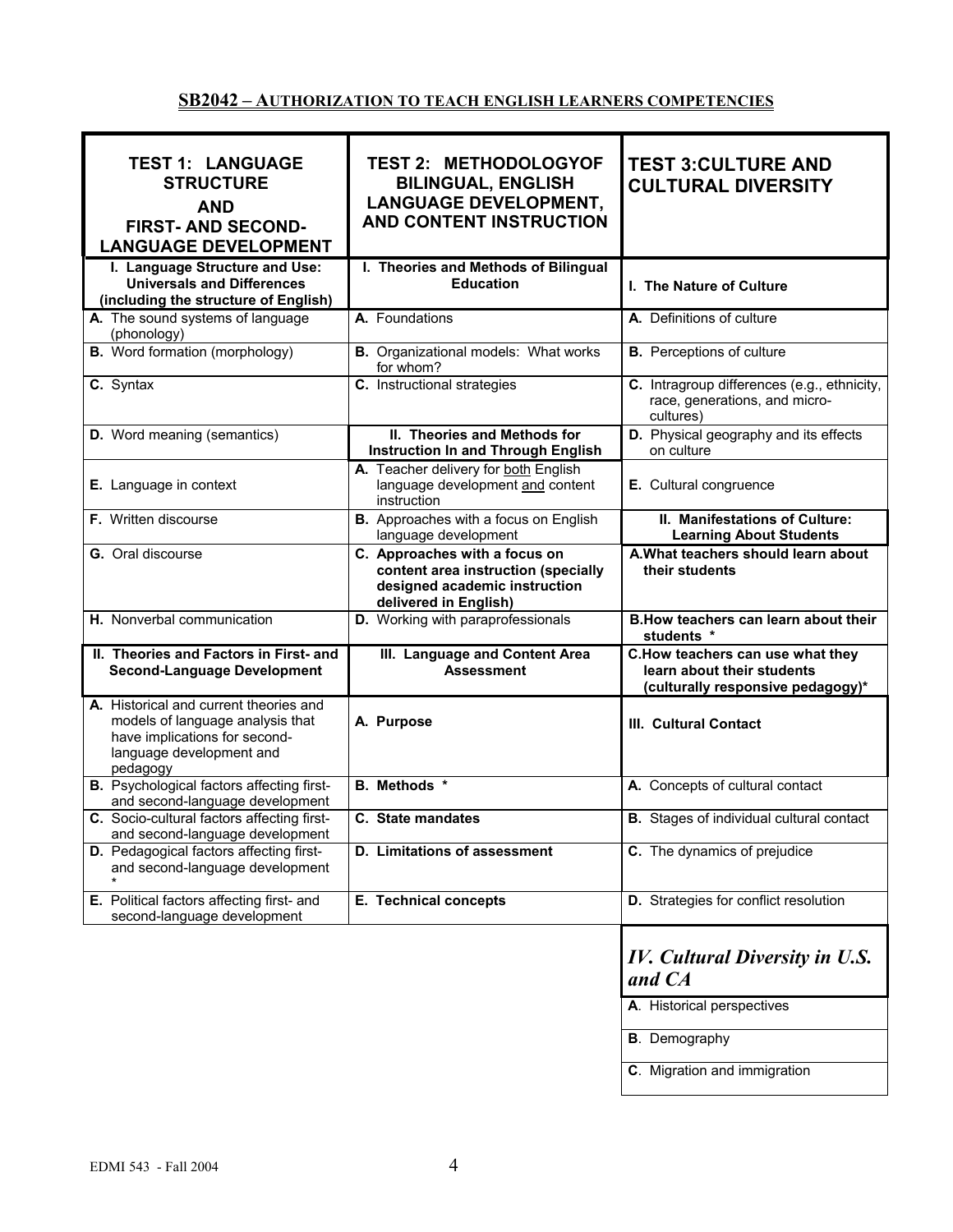| <b>Date</b>          | <b>Session Number and Topic</b>          | <b>Assignment to be Completed BEFORE</b><br><b>Class Session</b>                                                                                                                                                                  |
|----------------------|------------------------------------------|-----------------------------------------------------------------------------------------------------------------------------------------------------------------------------------------------------------------------------------|
|                      |                                          |                                                                                                                                                                                                                                   |
| <u>Tue</u><br>9/7/04 | Introduction to Mathematics Education    | Van de Walle ch. 2                                                                                                                                                                                                                |
| <u>Tue</u><br>9/7/04 |                                          |                                                                                                                                                                                                                                   |
|                      | 2. Developing Mathematical Understanding | Van de Walle ch. 3                                                                                                                                                                                                                |
|                      |                                          |                                                                                                                                                                                                                                   |
| <u>Fri</u><br>.      |                                          | $\mathbf{r}$ , and the contract of the contract of the contract of the contract of the contract of the contract of the contract of the contract of the contract of the contract of the contract of the contract of the contract o |

| 9/24/04    | <b>Problem Solving</b><br>ົ | Van de Walle ch. 4; (Choate ch. 11)         |
|------------|-----------------------------|---------------------------------------------|
| <u>Fri</u> |                             |                                             |
| 9/24/04    | Standards<br>$\mathbf{4}$   | <b>CA Content Standards/NCTM Assignment</b> |
|            |                             |                                             |

| <u>Mon</u> |                                      | <b>Assigned Readings:</b>       |
|------------|--------------------------------------|---------------------------------|
| 9/27/04    | Lesson Study & Working Groups<br>-5. | (http://www.lessonresearch.net) |
| <u>Mon</u> |                                      |                                 |
| 9/27/04    | <b>Instructional Practices</b><br>6. | Van de Walle ch. 6, 7           |

| Tue     |                                            | Van de Walle ch. 5; Assigned Article(s)     |
|---------|--------------------------------------------|---------------------------------------------|
| 10/5/04 | Assessment & Conducting Student Interviews | *Textbook Selection for Curr. Assgn Due     |
| Tue     |                                            | Van de Walle ch. 9, 10, 11, 13, (Choate ch. |
| 10/5/04 | 8. Addition and Subtraction                | 10)                                         |

| <u>Thu</u> |                             |                                     |
|------------|-----------------------------|-------------------------------------|
| 10/7/04    | Multiplication and Division | (Reading integrated with Session 8) |
| $Thu$      |                             |                                     |
| 10/7/04    | 10. Number Concepts         | Van de Walle ch. 12, 14             |

| Mon      |                                                       |                                 |
|----------|-------------------------------------------------------|---------------------------------|
| 10/11/04 | 11. Fractions, Decimals, Percents, Ratio & Proportion | Van de Walle ch. 15, 16, 17, 18 |

| $\frac{Tue}{10/12/04}$ | 12. Algebraic Thinking     | Van de Walle ch. 22, 23 |
|------------------------|----------------------------|-------------------------|
| <u>Tue</u>             |                            |                         |
| 10/12/04               | 13. Measurement & Geometry | Van de Walle ch. 19, 20 |
|                        |                            |                         |

| <u>Tue</u> |                                 |                                 |
|------------|---------------------------------|---------------------------------|
| 10/19/04   | 14. Data Analysis & Probability | Van de Walle ch. 21             |
| <u>Tue</u> |                                 |                                 |
| 10/19/04   | Wrap-up<br>15.                  | Bring Questions and Concerns!!! |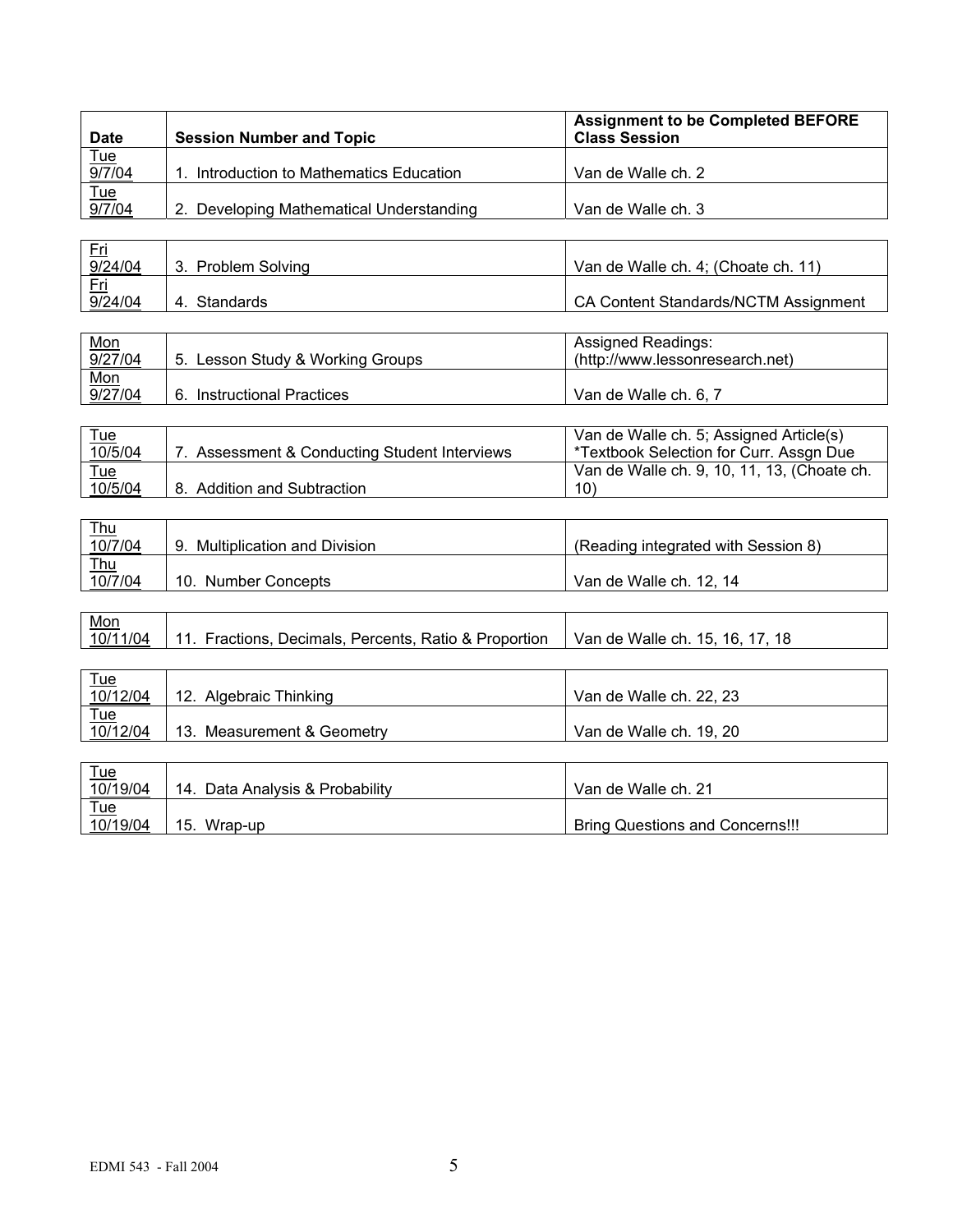### **STUDENT INTERVIEW GUIDELINES**  EDMI 543

Student interviews are designed to provide students with opportunities to focus on a single child's thinking about mathematics. It will also help students to improve their use of inquiry for assessment purposes and to better understand middle level students with different understandings.

I recommend that students work together with a partner on these interviews. As a pair, you would interview one child and then together write up your evaluation of the student (please also submit the child's written work attached to your paper). Should we have sufficient time and opportunity, we will conduct a second interview together as a class during class time (likely not for write-up)

#### **Prior to the interview**

- You should arrange with a teacher (or parent of a child you know should you miss class) to interview one child for 20-30 minutes in a quiet place outside the classroom, if possible.
- Provide the teacher with some understanding of what the interview will contain and see if he/she has any thoughts about how this child will do on the assessment.
- Develop a list of questions you may want to use if the child is not forthcoming with a response. For example, if the child says "I just knew it", you might respond with "What did you think about first?" or "If you were helping a friend, how would you explain what you did?"

#### **During the interview**

Work with the child individually. Begin the interview by informing the child that you will be giving him/her a series of math problems to solve and that you are interested in his/her thinking process and in the strategies s/he uses to solve these problems. Inform the child that s/he can solve the problems in any way s/he wants. Please remind the child that the interview is voluntary and that s/he can end the interview at any time (if a student does end early then please find another willing student). Do everything you can to help make the child comfortable.

Orally provide the child with each problem, posing them one at a time, you received from class and provide him/her with sufficient time to complete each problem. You may also want to provide the child with a written copy of each problem.

After the child answers each problem you should ask a variety of questions that will help you to better understand the child's thinking and to assess his/her mathematical understanding. **You will want to note the questions you ask and the child's responses** and it may be necessary to ask the child to wait while you are writing -- it is OK to ask the child to wait. **You should not tape-record/video-tape the interview**.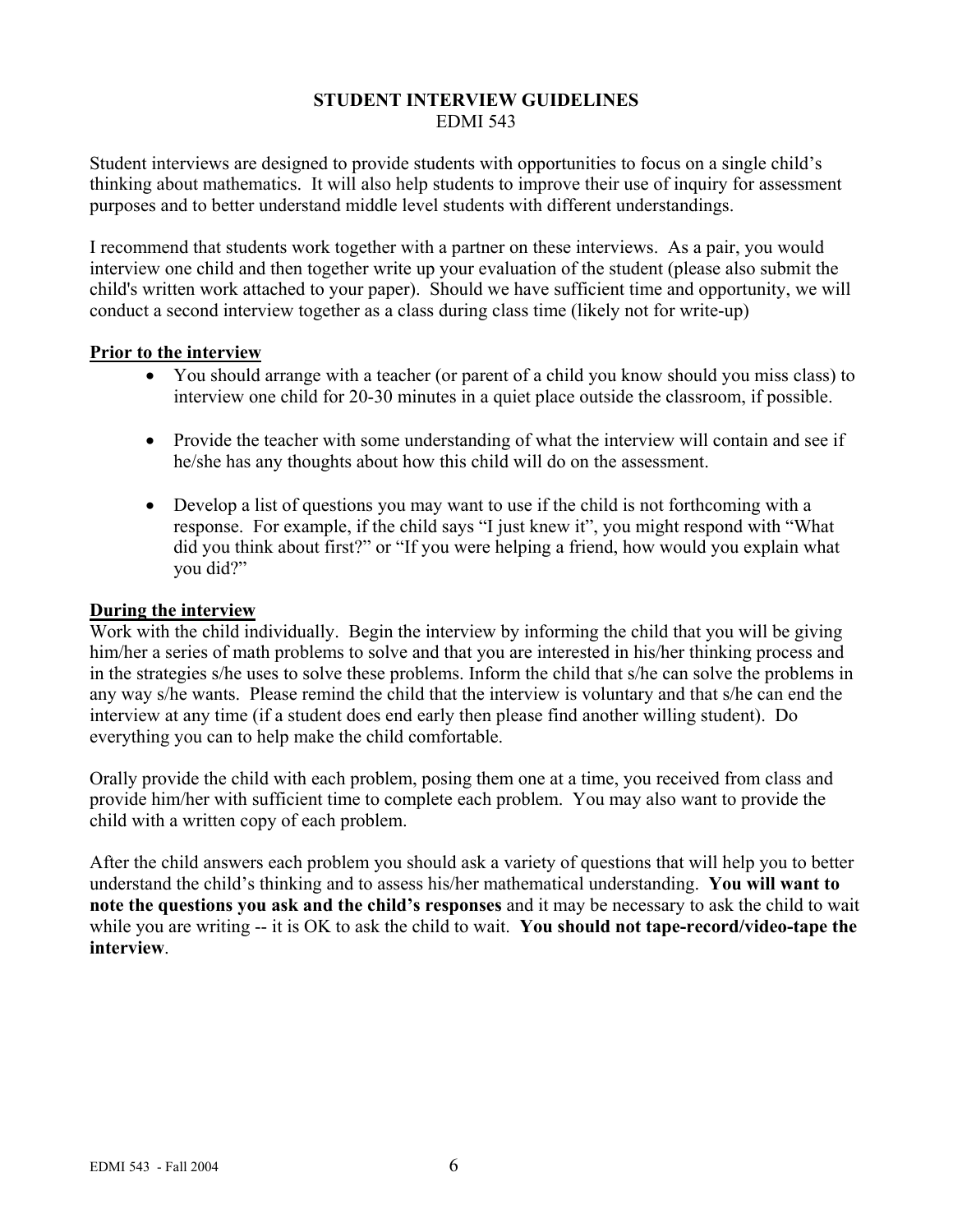### **During the interview, be sure to consider the following:**

- The best thing you can be is genuinely curious. Remember the point of the interview is to discover how the child thinks -- *NOT* to guide the child to the correct answer (try to fight the urge to be "teacher").
- Be careful to respond similarly to correct and incorrect answers. Be curious about all solution strategies -- not just the ones leading to incorrect solutions.
- Your primary role is to listen. Make sure you allow enough "wait time" -- children need time to think before answering.
- Make sure the child feels comfortable during the entire interview. If the child clearly cannot answer a problem, move on to the next problem. If you feel that the child is really struggling and frustrated, you may want to end the interview or give the child a problem you are fairly certain s/he can solve and then end the interview. If you cut an interview short because of student difficulty, be sure to discuss your reasoning in your write-up.

### **After the interview**

You (and your partner) should **together** write no more than a two page reflection that includes a brief discussion on each of the following two points:

- What specifically did you learn about this child's mathematical understanding? Here you will want to make some claims about the mathematics your student understands or doesn't understand. I am looking for more of an explanation than just your student could or couldn't solve a particular problem.
- What specifically might you do for this child if you were his/her teacher? Here you might want to include discussions about such issues as curriculum, instructional strategies, etc.

### **Grading:**

The interview assignment will be worth a total of 24 points (or 24%) total. More specifically, I will be looking for nicely written papers that clearly and specifically express what you learned about: 1) the child's mathematical understanding and 2) what you would do next for this child if you were his/her teacher (again be specific here). For example, you might recognize that this student lacks a conceptual understanding of multiplication – so as this child's teacher you might want to pose meaningful problems related to multiplication, etc.

\*NOTE: When you turn in your write-up, you should also include the child's written work (if it exists) and without the student's name listed.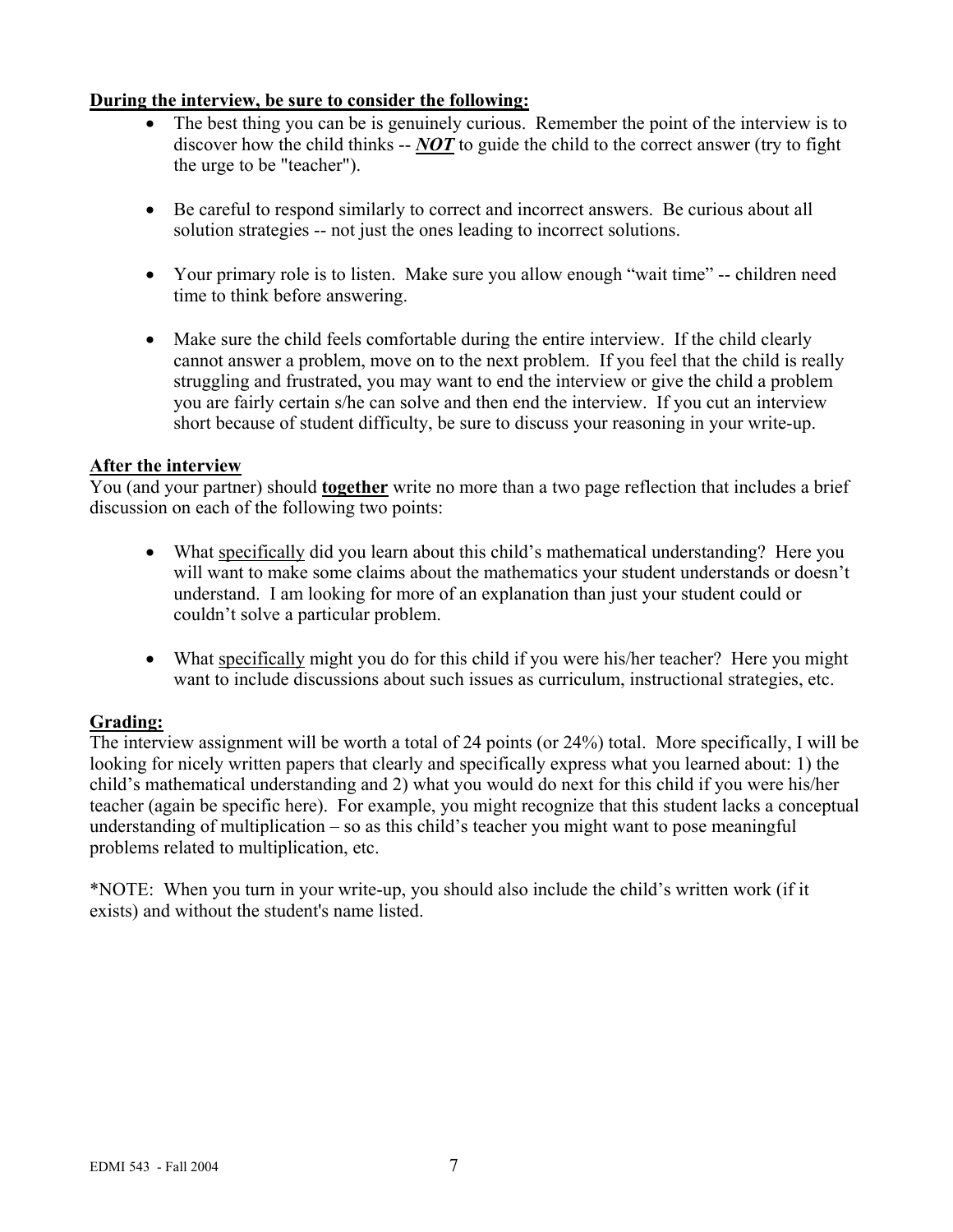### **MATHEMATICAL RESOURCES ASSIGNMENT**  EDMI 543

In preparation for your 'Designing and Teaching a Lesson in Mathematics" assignment, your "content group" will construct an Annotated List of Resources that your fellow colleagues will find helpful when teaching your mathematical topic to students. Your list should include resources that directly relate to your mathematical topic (e.g., algebra, geometry, etc.). For example, you should include such things as children's literature, teacher support materials, manipulatives, WWW locations, research articles, videos or movies, software, etc. Please include any useful information that you find when researching your topic so that your colleagues can learn from your work (but do not include specific pages from teacher workbooks, web sites, etc., rather provide citations along with short descriptions of your resources). I will be looking to find well- constructed packets of information. If you partition the workload it should not be an overwhelming task. If each group prepares a packet of resources and we share that information with each other, then by the end of this course you will each have a wealth of information on some of the most important mathematical topics for use when you teach! A general "rule of thumb" might be for your group to try and find 10 resources in each of the areas mentioned. Some topics will naturally have more resources than other topics.

Your group will submit one nicely prepared copy of your List of Resources on the day of your group presentation. Your group should also be prepared to make a 5 minute presentation that highlights some of the resources you found (consider bringing in a few of the items that you found most helpful when planning your presentation and resources for these materials).

This project is purposefully open-ended in the hopes that you will go out and find some great resources for your mathematical topic and for your presentation. You should talk with your master teachers, use the internet, and make use of materials that I will provide. However, if you have any questions or challenges finding resources, please be sure to ask (I am happy to provide support…I want these to be good so they are good resources)!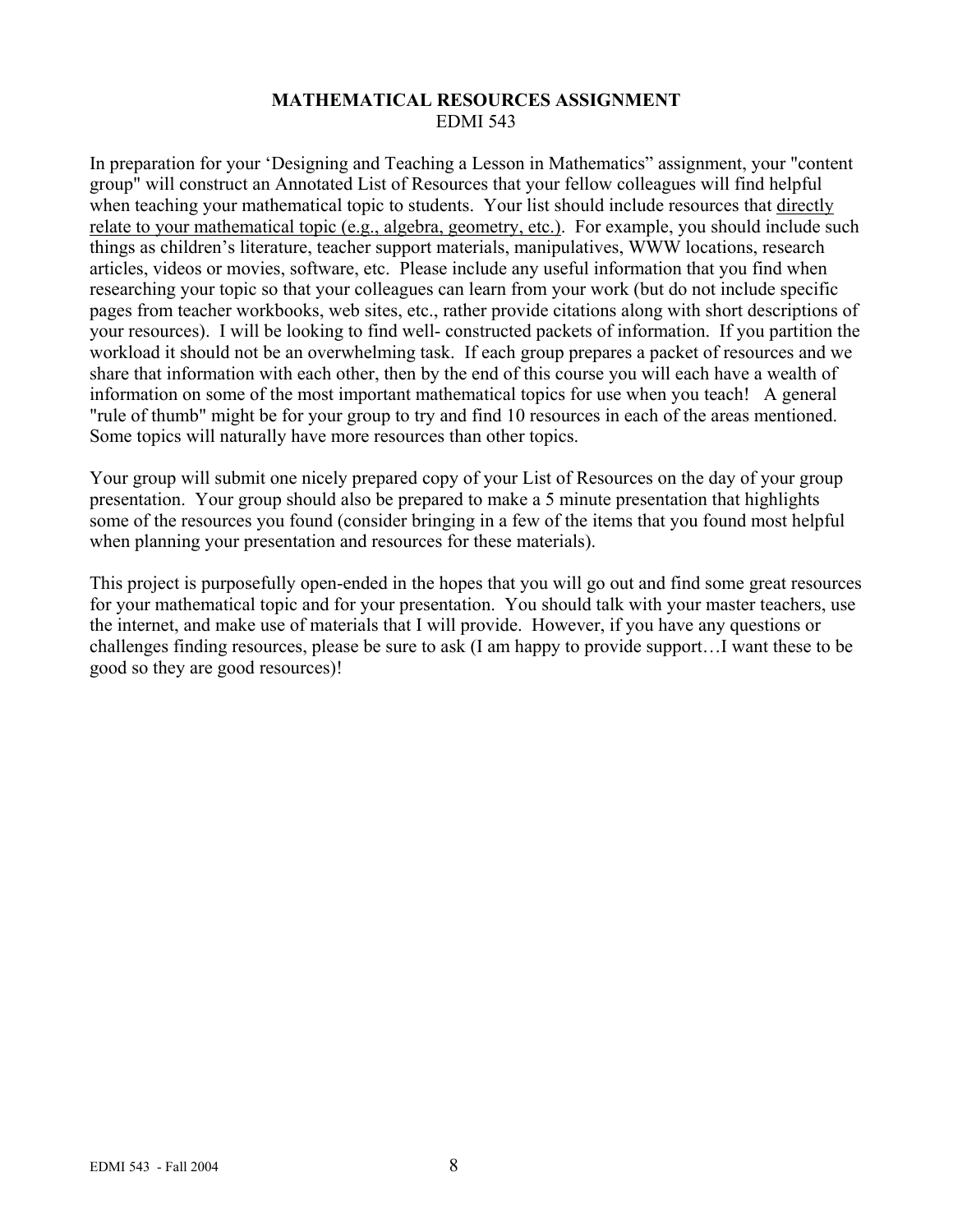### **DESIGNING & TEACHING A LESSON IN MATHEMATICS**  EDMI 543

Students will participate in small groups (approximately four to six students) to design, construct, and teach a single lesson on an assigned mathematical topic. The lesson will be designed for use with children at a specific grade level (based on the grade level of the cooperating teacher). The purpose of this activity is to help you learn how to design effective mathematical lessons for a specific group of students, learn where to find mathematical resources, provide you with an opportunity to practice teaching mathematics and to receive feedback, and to learn how to effectively collaborate with colleagues in order to improve your teaching.

### Plan of Action:

When planning your lesson, each group should:

- 1. Clearly identify the objective(s) of your lesson within the context of the overall goals and objectives of the unit. Similar to the Japanese Lesson Study process, your group might also want to identify a specific problem or issue that needs resolution.
- 2. Identify students' prior knowledge before making decisions about curriculum and instructional practices.
- 3. Consider whether your curriculum clearly brings forward your mathematical objective(s) and what, if any, alterations are necessary. Furthermore, your lesson must be consistent with the Mathematics Framework for California Public Schools (e.g., Content Standards).
- 4. Each group will be required to meet with me at least one time prior to the date of your presentation (this is not to say that we can only meet once!). One of the primary purposes of this activity is to provide me with an opportunity to work with each of you on a more individual basis so that I can help you learn to design effective mathematical activities. I will be happy to provide you with suggestions after you have given it some thought.
- 5. Make sure that each member of the group participates fully in the design and implementation of the lesson and that the workload is shared equitably. As part of your written report, each member must include a short written evaluation that describes the contributions made by each member of the group (indicating whether the workload was shared fairly among the members of the group).
- 6. On the day your topic is to be discussed in class, your group will turn in a lesson plan for your activity (using the format discussed in your Curriculum & Instruction Course), a reflection of your group's collaboration process and the teaching of your lesson, and a paragraph from each member that describes how the workload was shared. Each group will email a copy of your lesson plan and mathematical resources to each of your classmates for their teaching files
- 7. Each group will either show a short snippet of your actual lesson to the class for discussion or will allow others to observe the actual lesson (we will discuss the options).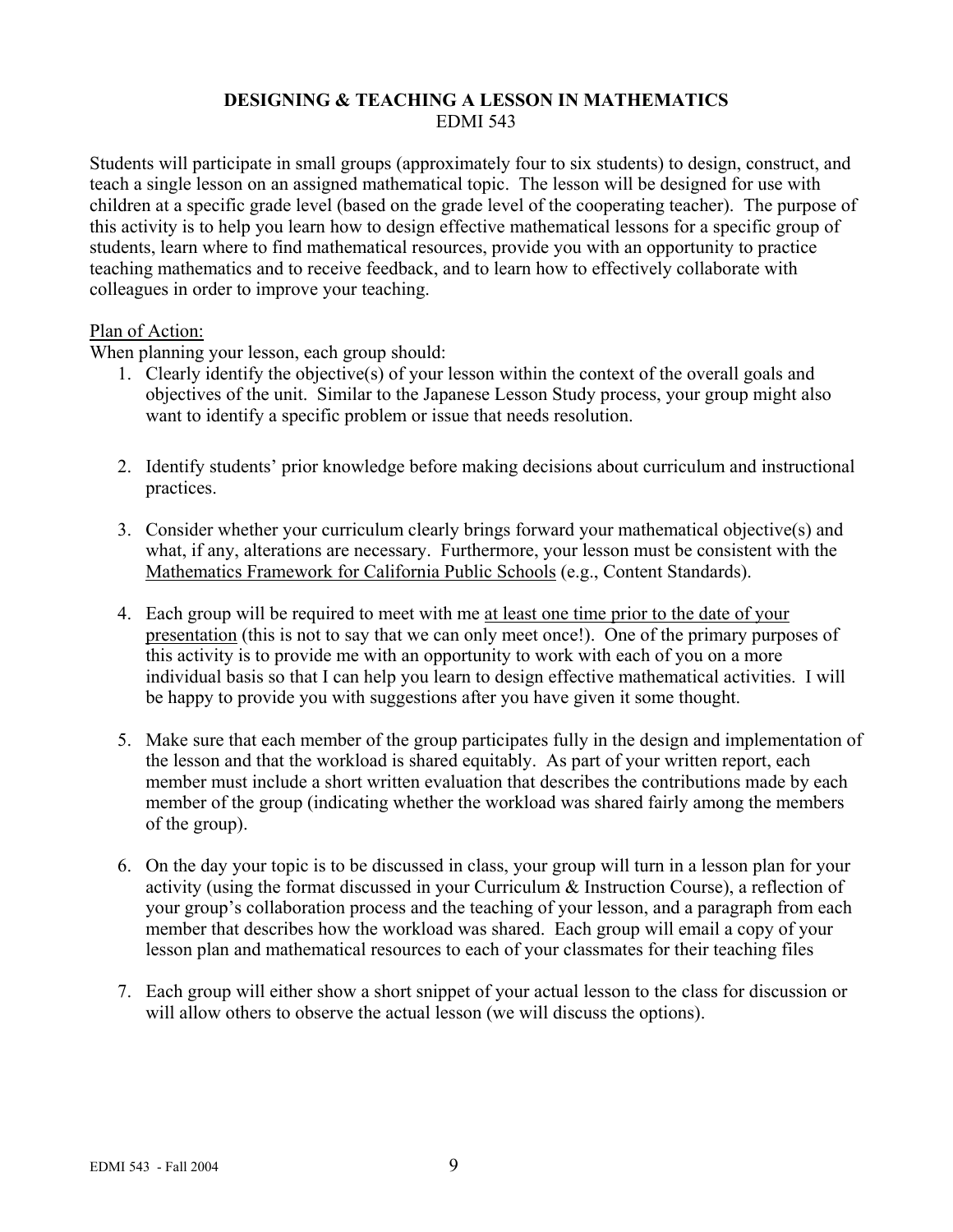# **Grades:**

For this activity, which will be worth a total of 15 points (15%), I am as interested in the process your group goes through as much as the final product. I want this to be an opportunity for you to learn such things as where to go for mathematical resources, to learn how to prepare lesson plans and what to consider when writing a lesson plan, to recognize the many challenges of teaching mathematics, to learn how to reflect and critique lessons, and to begin to understand the importance of on-going professional development opportunities. Your grade on this assignment will be based on the following:

• The design of your lesson plan. For example, adheres to identified lesson plan format described in your Curriculum and Instruction course, adheres to the California Content Standards, makes good use of student thinking, is grade appropriate, is sensitive to the needs of all students, and includes a plan for assessment, etc.

• The level of collaboration among the members of your group, the depth of your reflections (collaboration and teaching of the lesson), and what you learned from this process. You must be willing to take risks, commit yourself fully to this process, and desire to learn as much as possible from others and from the process. The success of this lesson depends on how much YOU put into this activity!

• As discussed earlier, each member of the group will need to include a short paragraph that describes how the work was shared among the members of the group (was the work shared fairly?). If the overall group identifies one member that did not fairly contribute to the final product then I will likely lower the grade of that individual (please work together and share the workload).

• Although the actual presentation of the lesson will NOT be factored into your grade, each group will receive feedback. I believe that this is a time for you to try things out and to make mistakes, not to be judged. Don't be afraid to take some risks and to make mistakes.

# **\* If anything is unclear or if you ever have questions, please ASK me.**